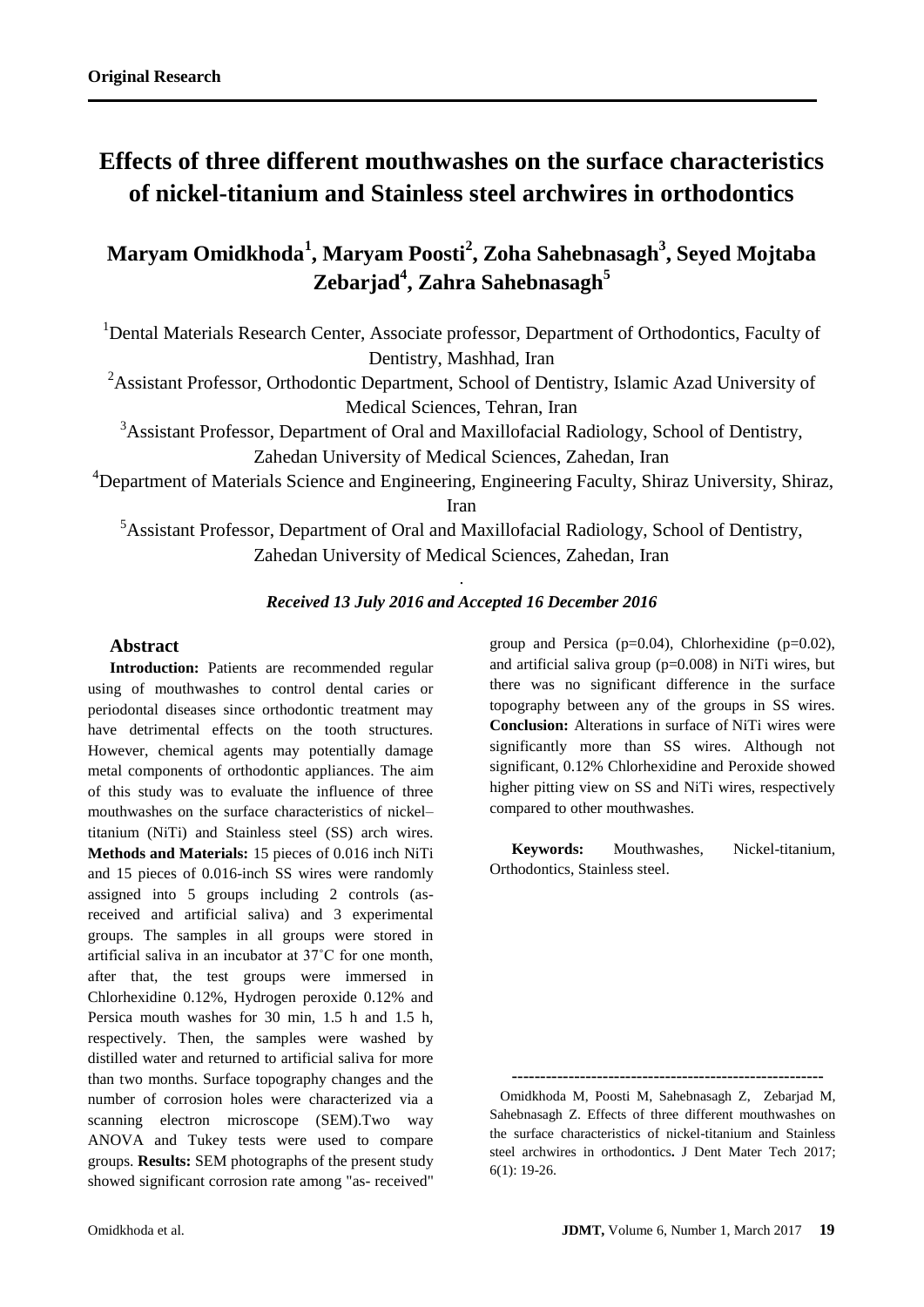# **Introduction**

As we know, nickel-titanium and stainless steel wires are widely used in orthodontic practice. Since most people do not follow a satisfactory oral hygiene regime during treatment, orthodontic treatment may have detrimental effects on tooth structures or periodontium. For this reason, using different mouthwashes to control dental caries or periodontal disease is recommended to patients. However, chemical agents may be potentially damaging to metal components of orthodontic appliances (1, 2).

Chlorhexidine is an agent with antibacterial properties, which is widely used in clinical dentistry, and has a special affinity for oral structures. The effect of Chlorhexidine in inhibiting plaque formation and reducing bacteria in the oral cavity, including streptococci, is well established in the literature (3).

Persica is another mouthwash that is widely used in the Middle East and proven to have antibacterial effects on cariogenic bacteria (4); the effects of this mouthwash have been investigated in the UK, USA and the Middle East (5-7).

Hydrogen peroxide (H202) is an effective bactericidal agent that catalyzes salivary peroxidase to form products with antibacterial properties (8, 9). It has been proven that even low levels of H202, either directly or by adding H202-generating systems, would be the most effective approach for inhibiting acid production and growth of streptococci(1).

Although orthodontic alloys show resistance against corrosion in various solutions as a result of the thin passive oxide film on their surface, this protective layer is susceptible to some chemical disruption (10- 12).

The corrosion of orthodontic appliances in the oral environment has concerned clinicians about two principle issues: absorption of corrosion products in the body with local or systemic effects and the effect of corrosion on metal parts with regard to friction. Corrosion can adversely affect tooth movement because of the induced pitting and porosity on the surface of metal parts, which consequently increase the friction between the wire and the bracket slot. The friction behavior between an orthodontic wire and brackets can affect surface topography and vice versa (13). According to our knowledge, there has not been any studies on the effect of different mouthwashes (Except fluoride mouthwashes and Chlorhexidine) on surface topography of orthodontic archwires, therefore the purpose of the present study was to evaluate the effects of the three mouthwashes on surface characteristics of nickel–titanium NiTi and stainless steel (SS) wires.

# **Materials and Methods**

- 1. Pre-processing: consisted of removal of noise and improving the images. In this phase, we used an air filter (smoothing) on the image to reduce sensitivity of the instrument to fine details in later phases. Since these particles had more brightness compared to the other parts of the image, a filter planar (Binarization) was used to identify them. Then, the areas identified were expanded by a morphology operator (dilation). Finally, these areas were replaced with average points of surrounding areas (figure1).
- 2. Hole nomination: In the second phase, hole candidates by morphological operators hat-top and hat-bottom, were identified (figure2).
- 3. Calculation of confidence factor of each hole: confidence factor was calculated for each hole based on the brightness values of the boundary of each hole and its surrounding area. The possibility that the candidate area is detected as a hole increases with higher confidence factor.



- 4. Hole detection: based on reliability values, real holes were identified among candidate holes. The rate of cavity area and their number was measured in five regions of each sample (figure3).
- 5. Measuring cavities: In this process nine parameter values W1, W2, W3, T1, T2, T3, R1, R2, R3 were determined for each image.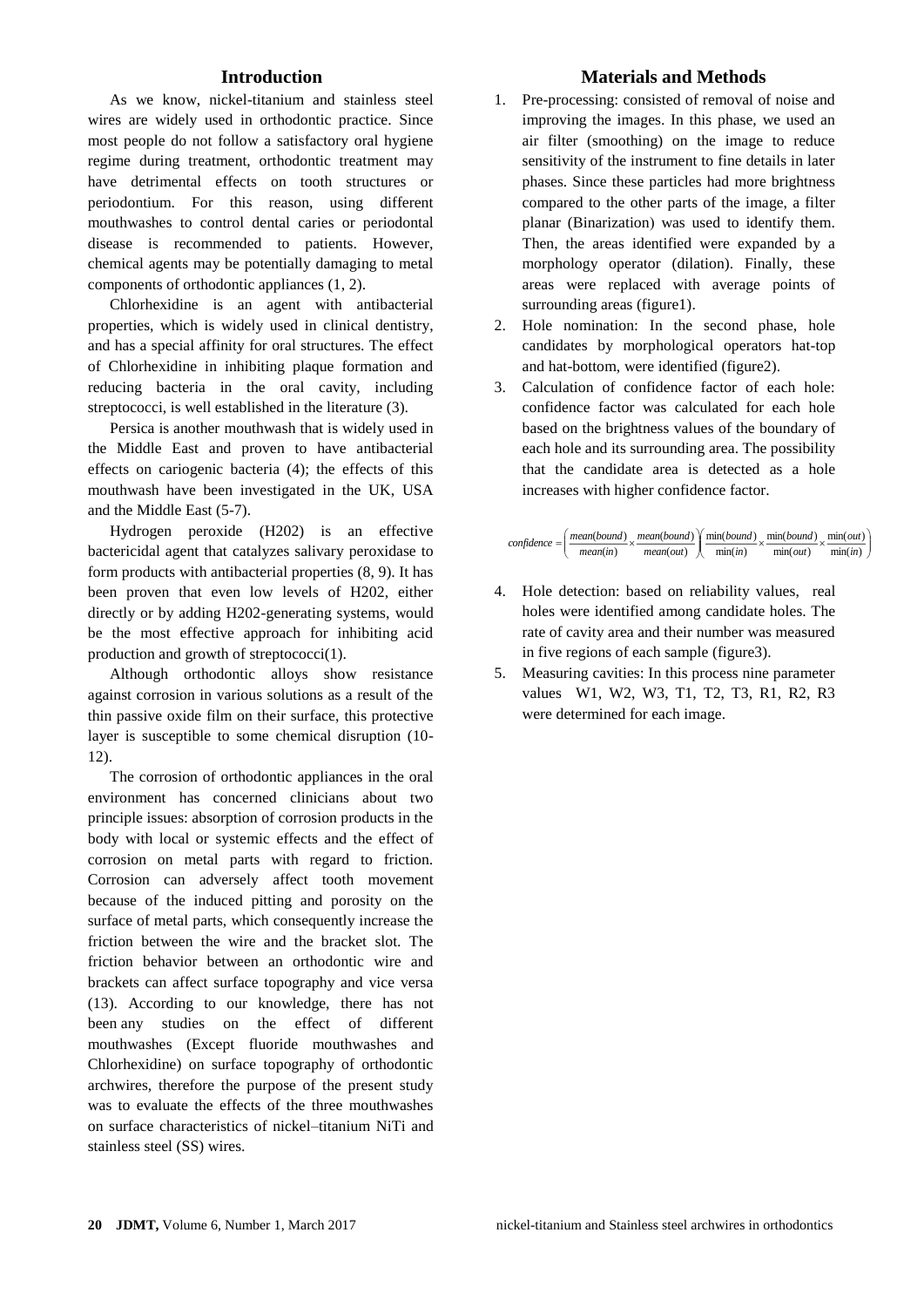

**Figure 1**. Pre-processing applied on a sample image :(A) The original image.



**Figure 1(B)**. Detected noise particles



Figure 1(C). Removing noise particles from the image



**Figure 2**. Nominate holes part of the sample image: (A) an improved image.



**Figure2(B)**. Internal surface of hole from conversion of thehat – bottom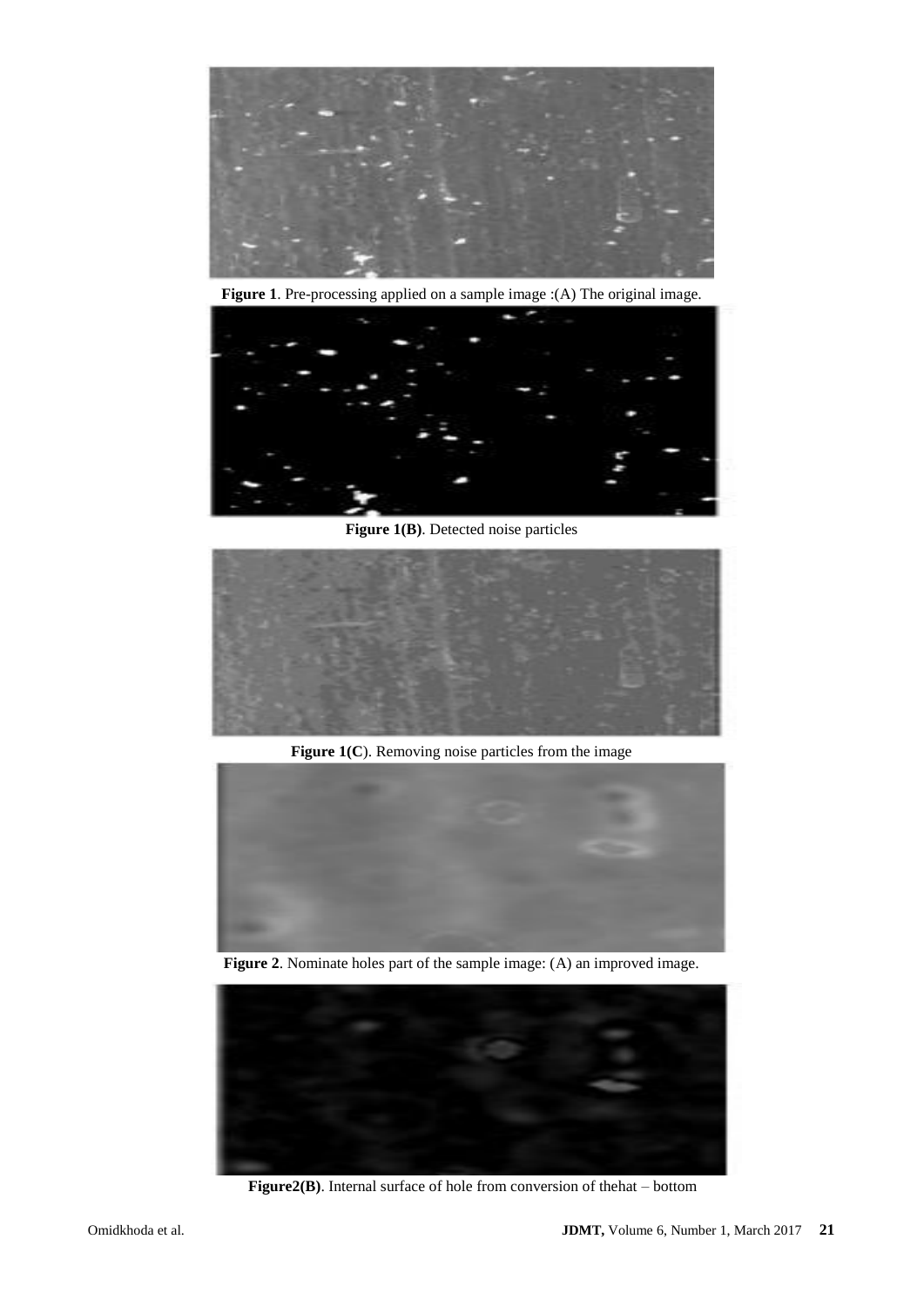

**Figure2(C).** External hole borders from conversion of the hat-top



**Figure 2(D).** Holes have been nominated



**Figure 3**. Identified holes for a sample image: (A) an improved image.



**Figure 3(B).** Identified holes Tables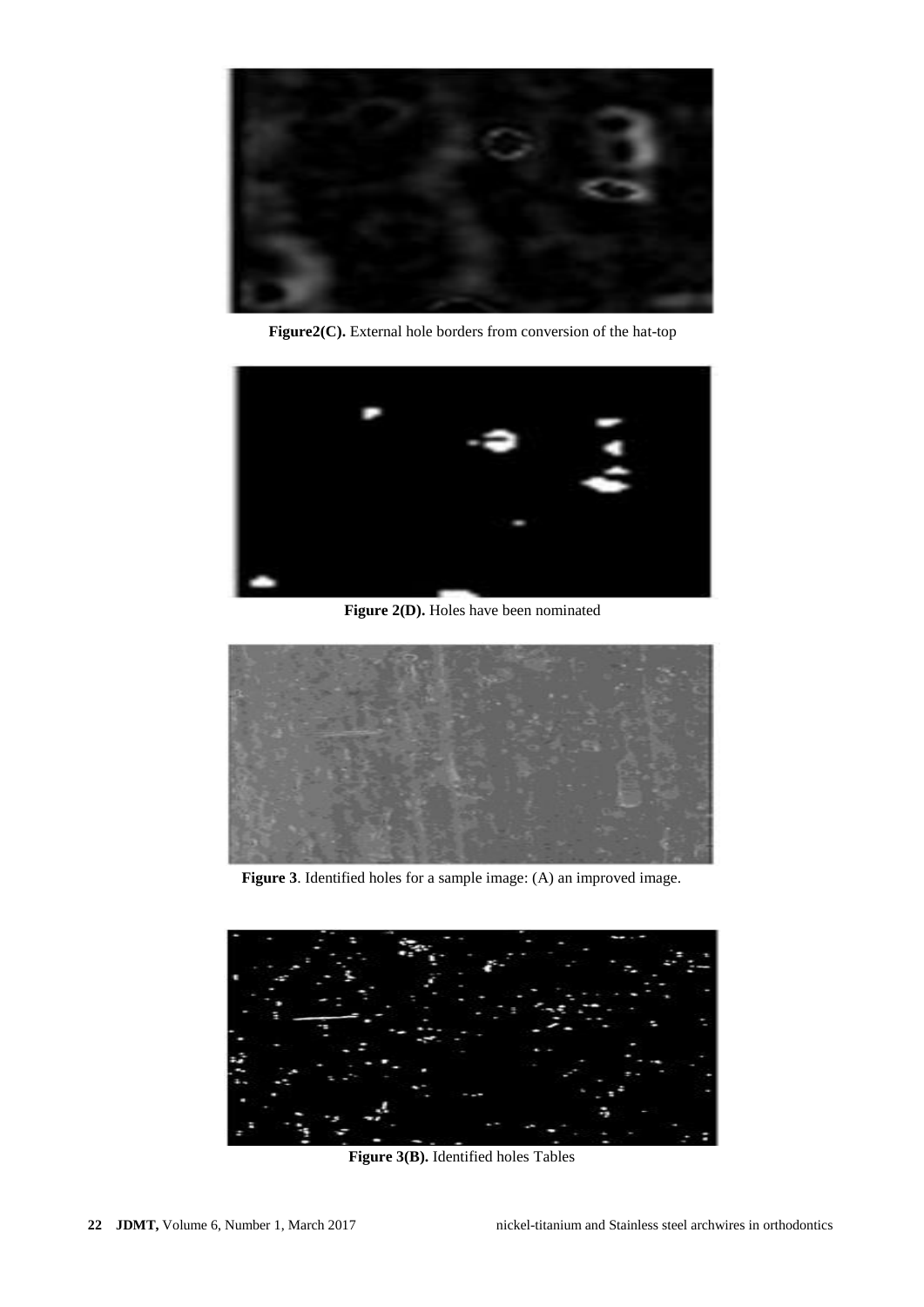## **Results**

The effects of Chlorhexidine, hydrogen peroxide and Persica on topography properties of NiTi and SS wires were compared with 2 control groups. The mean values of corrosion percentage and hole count of NiTi and SS wires in different mouthwashes and artificial saliva are shown in Table 1.

Comparison pairs of corrosion percentage of NiTi wires (Table 2) showed that There was significant difference between Persica and as-received (P=0.049) and Chlorhexidine and as-received (p=0.20) arch wires.

Aspect of hole numbers in NiTi wires, there were no significant difference between none of the groups (P-value>0.05) but it is interesting that in this wire is highest corrosive appearance was in as-received group.

Comparison of the number of cavities and corrosion percentage of SS wires in pairs are shown in Table 3. In this type wire, Chlorhexidine was dominant media for corrosive effect but non-significant (P-value>0.05)

|                      |                  | corrosion percentage Mean±SD | <b>Number of holes</b> |                 |  |
|----------------------|------------------|------------------------------|------------------------|-----------------|--|
| <b>Mouthwash</b>     | <b>NiTi</b>      | SS                           | NiTi                   | SS              |  |
| <b>Persica</b>       | $6.18 \pm 0.91$  | $3.07+0.978$                 | $6.6 \pm 0.848$        | $4.4+0.282$     |  |
| <b>Chlorhexidine</b> | $5.40 \pm 0.75$  | $5.30 + 4.330$               | $9.7 + 3.252$          | $5.4 + 1.97$    |  |
| <b>Peroxide</b>      | $6.35 \pm 1.076$ | $3.33 \pm 1.101$             | $6.6 \pm 1.97$         | $4.8 + 3.11$    |  |
| Artificial saliva    | $4.48 \pm 0.418$ | $2.03 \pm 0.908$             | $6.6 \pm 0.848$        | $4.2 \pm 0.565$ |  |
| As-recieved          | $9.22 \pm 0.308$ | $4.100 \pm 0.250$            | $11.9 + 2.121$         | $4.6 \pm 1.97$  |  |

|  |  |  |  |  | Table1. The mean of corrosion percentage in NiTi and SS wires |  |  |  |  |  |
|--|--|--|--|--|---------------------------------------------------------------|--|--|--|--|--|
|--|--|--|--|--|---------------------------------------------------------------|--|--|--|--|--|

SD: Standard Deviation

| <b>MOUTHWA(I)</b> | <b>MOUTHWA(J)</b> | corrosion percentage    |                   | <b>Number of holes</b>  |                   |  |
|-------------------|-------------------|-------------------------|-------------------|-------------------------|-------------------|--|
|                   |                   | Mean<br>Difference(I-J) | Sig.<br>(p-value) | Mean<br>Difference(I-J) | Sig.<br>(p-value) |  |
|                   | Chlorhexidine     | 0.78                    | 0.82              | $-3.100$                | 0.586             |  |
|                   | peroxide          | $-0.16$                 | 0.99              | 0.0000                  | 1.000             |  |
| Persica           | artificial saliva | 1.70                    | 0.29              | 0.0000                  | 1.000             |  |
|                   | as-received       | $-3.04$                 | $0.049*$          | $-5.3000$               | 0.201             |  |
|                   | Persica           | $-0.78$                 | 0.82              | 3.1000                  | 0.586             |  |
|                   | peroxide          | $-0.95$                 | 0.72              | 3.10                    | 0.58              |  |
| Chlorhexidine     | artificial saliva | 0.91                    | 0.74              | 3.10                    | 0.58              |  |
|                   | as-received       | $-3.82$                 | $0.020*$          | $-2.20$                 | 0.80              |  |
|                   | Persica           | 0.16                    | 0.99              | 0.00                    | 1.00              |  |
|                   | Chlorhexidine     | 0.95                    | 0.72              | $-3.10$                 | 0.58              |  |
| Peroxide          | artificial saliva | 1.87                    | 0.23              | 0.00                    | 1.00              |  |
|                   | as-received       | $-2.87$                 | 0.06              | $-5.30$                 | 0.20              |  |
|                   | Persica           | 3.04                    | $0.049*$          | 5.30                    | 2.20              |  |
| As-received       | Chlorhexidine     | 3.82                    | $0.020*$          | 5.30                    | 5.30              |  |
|                   | peroxide          | 2.87                    | 0.060             | 0.201                   | 0.80              |  |
|                   | artificial saliva | 4.74                    | $0.008*$          | 0201                    | 0.20              |  |
|                   | Persica           | $-1.70$                 | 0.29              | 0.00                    | 1.0               |  |
|                   | Chlorhexidine     | $-0.91$                 | 0.74              | $-3.10$                 | 0.58              |  |
| artificial saliva | peroxide          | $-1.87$                 | 0.23              | 0.00                    | 1.00              |  |
|                   | as-received       | $-4.74$                 | $0.008*$          | $-5.30$                 | 0.20              |  |

**Table 2**. A comparison between different mouthwashes and control groups in NiTi wires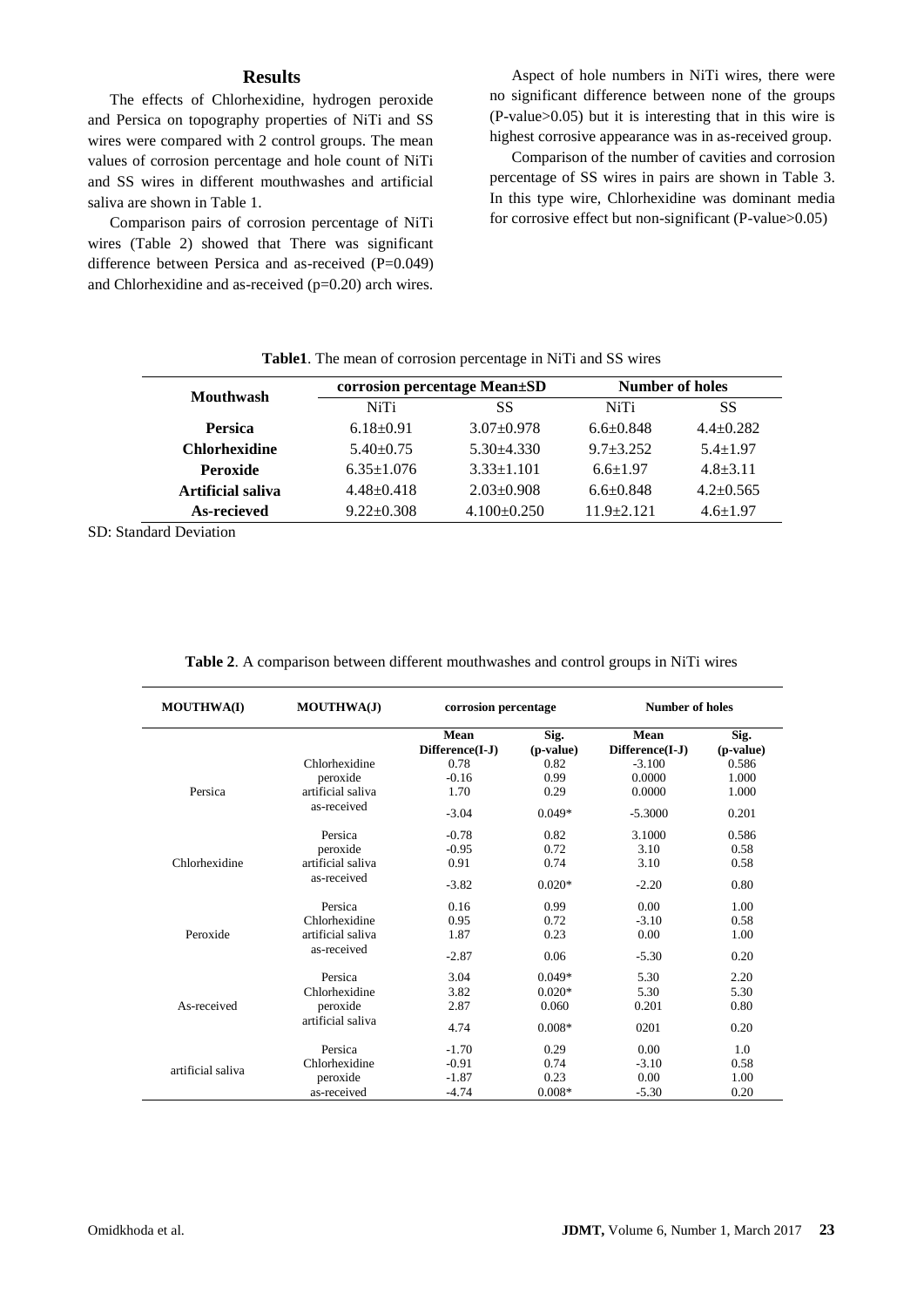| <b>MOUTHWA(I)</b> | MOUTHWA(J)                       | corrosion percentage           |      | <b>Number of holes</b>         |       |  |
|-------------------|----------------------------------|--------------------------------|------|--------------------------------|-------|--|
|                   |                                  | <b>Mean</b><br>Difference(I-J) | sig  | <b>Mean</b><br>Difference(I-J) | sig   |  |
|                   | Chlorhexidine                    | $-2.22$                        | .817 | $-1.00$                        | 0.980 |  |
|                   | peroxide                         | $-0.25$                        | 1.00 | $-0.400$                       | 0.999 |  |
| Persica           | artificial saliva<br>as-received | 1.04                           | 0.98 | 0.200                          | 1.000 |  |
|                   |                                  | $-1.02$                        | 0.98 | $-0.200$                       | 1.000 |  |
|                   | Persica                          | 2.22                           | 0.81 | 1.00                           | 0.980 |  |
|                   | peroxide                         | 1.97                           | 0.86 | 0.60                           | 0.997 |  |
| Chlorhexidine     | artificial saliva                | 3.26                           | 0.57 | 1.20                           | 0.963 |  |
|                   | as-received                      | 1.20                           | 0.97 | 0.800                          | 1.000 |  |
|                   | Persica                          | .25                            | 1.0  | 0.40                           | 0.999 |  |
|                   | Chlorhexidine                    | $-1.97$                        | 0.86 | $-0.60$                        | 0.997 |  |
| peroxide          | artificial saliva                | 1.29                           | 0.96 | 0.60                           | 0.997 |  |
|                   | as-received                      | $-0.76$                        | 0.99 | 0.20                           | 1.000 |  |
|                   | Persica                          | 1.02                           | 0.98 | 0.20                           | 1.000 |  |
| as-received       | Chlorhexidine                    | $-1.20$                        | 0.97 | $-0.80$                        | 0.991 |  |
|                   | peroxide                         | 0.76                           | 0.99 | $-0.200$                       | 1.000 |  |
|                   | artificial saliva                | 2.06                           | 0.85 | 0.40                           | 0.999 |  |
|                   | Persica                          | $-1.04$                        | 0.98 | $-0.20$                        | 1.000 |  |
| Artificial saliva | Chlorhexidine                    | $-3.26$                        | 0.57 | $-1.20$                        | 0.963 |  |
|                   | peroxide                         | $-1.29$                        | 0.96 | $-0.60$                        | 0.997 |  |
|                   | as-received                      | $-2.06$                        | 0.85 | $-0.40$                        | 0.999 |  |

#### **Discussion**

Orthodontic treatment involves the application of dental arch wires and attachments for tooth movement. Since the appliances are present in the mouth and exposed to altered biological conditions, orthodontic patients are more prone to gingivitis and enamel decalcification; Therefore, to reduce these potential risks, mouthwash application along with brushing is important. On the other hand, we must be aware of the effects of the mouthwash on the various components of the orthodontic appliances.

The alloy used in orthodontic wires (nickeltitanium and stainless steel) have a high resistance to corrosion that relates to the protective layer on its surface. Protective layer of NiTi and stainless steel wires are titanium oxide and chromium oxide, respectively. Yet this protective layer is susceptible to both mechanical and chemical disruption (16).

Overall, according to the obtained results of this study, the rate of corrosion was higher in NiTi wires than SS wires. Moreover, NiTi wires, soaked in Chlorhexidine or Peroxide or Persica, had no significant difference in corrosive behavior compared to the artificial saliva group. Corrosion percentage in our results were consistent with the results of Bundy K

(17) and Rondelli G (18) that showed Orthodontic wires in various solutions such as Ringer, artificial saliva and NaCl had a high resistance to corrosion (19). In these solutions, the corrosion resistance of titanium alloys is higher than that of stainless steels alloys from the viewpoint of film breakdown (19).

In NiTi wires, high corrosion percentage was seen in peroxide mouthwash compared to as received group. The destruction of the protective layer of NiTi wire due to low PH (3.6) can lead to increased penetration of hydrogen peroxide. Also, hydrogen peroxide can lead to release of high amounts of OH radicals in metal surface, which can play an important role in the destruction of the surface layers of NiTi wire (20). Previous studieshave stated that in an acidic environment, the corrosion predisposition of certain metals especially titanium, is increased (16, 21).

In this study, it was observed that as-received wires had highest surface defects. Surface defects and roughness produced during the manufacturing processes has been reported in some investigation(s) (22).

These are prominences created during wire manufacturing that seems to be worn wire immersion in mouthwashes.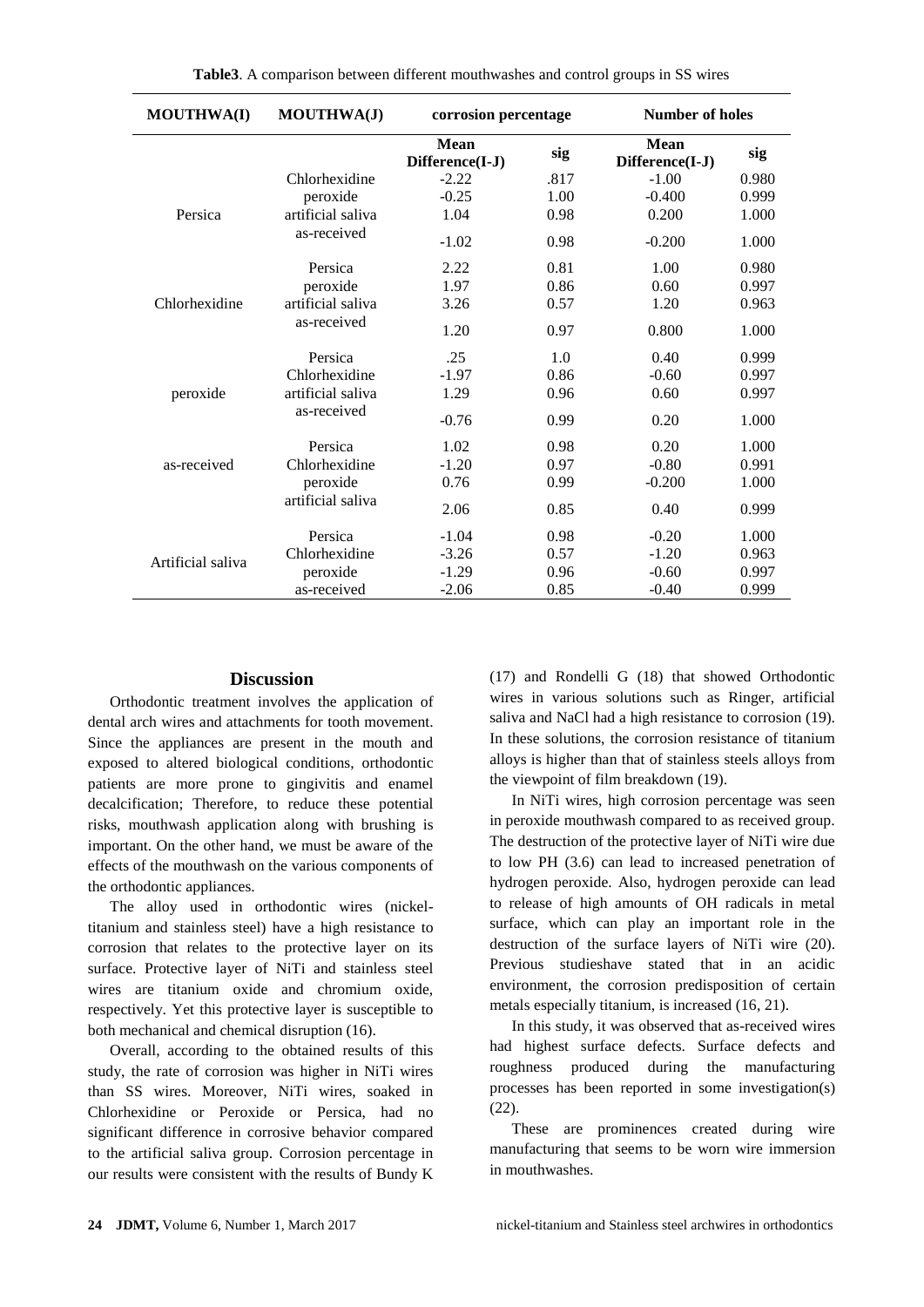The degree of stainless steel corrosion in different mouthwashes such as EDTA, chlorhexidine (0.2%), and NaCl (5.25%) was assessed by the Dartar Oztan et al. and its result showed that there was corrosion in stainless steel files, especially pitting corrosion, in chlorhexidine solution (23). Hosseinzadeh Nik et al showed chlorhexidine-containing mouth rinses may be prescribed as non-destructive prophylactic agents (24). The surface of ORJ brackets showed significant changes under a light microscope indicating the staining of these brackets in acidic artificial saliva. This corrosion results in the release of corrosion products into the oral cavity. (25)In this regard, conflicting results may be due to differences in the type of material used in the researches and the application duration of mouthwashes. According to our study, while with no significance, the highest amount of corrosion was observed in stainless steel wires immersed in Chlorhexidine solution and peroxide and Chlorhexidine have more detrimental effects on NiTi and Stainless steel wires respectively. Intergranular corrosion is also observed on the surface of these brackets that can lead to staining of SS brackets followed by their weakening and eventual fracture.(26)

## **Conclusion**

Based on our results, the following points expressed:

1. Alterations in surface of NiTi wires were significantly more than SS wires.

2. Although not significant, 0.12% Chlorhexidine and Peroxide showed higher pitting view on SS and NiTi wires respectively, compared to other mouthwashes.

3. The mouthwashes should be prescribed according to the orthodontic materials used to reduce side effects of some mouthwashes.

#### **References**

- 1. Omidkhoda M, Sahebnasagh Z, Poosti M, Yaghoobi M, Izadpanahi A. Evaluation of mechanical properties of NiTi orthodontic wire after immersion in three different mouthwashes. Iranian Journal of Orthodontics. 2011; 6:32-8.
- 2. Kao C-T, Ding S-J, Min Y, Hsu TC, Chou M-Y, Huang T-H. The cytotoxicity of orthodontic metal bracket immersion media. The European Journal of Orthodontics. 2007; 29(2):198-203.
- 3. Lobo P, De Carvalho C, Fonseca S, De Castro R, Monteiro A, Fonteles M, et al. Sodium fluoride and chlorhexidine effect in the inhibition of

mutans streptococci in children with dental caries: a randomized, double‐blind clinical trial. Oral microbiology and immunology. 2008; 23(6):486- 91.

- 4. Almas K, Al-Zeid Z. The immediate antimicrobial effect of a toothbrush and miswake on cariogenic bacteria: a clinical study. The journal of contemporary dental practice. 2004; 5(1):105-14.
- 5. Khalessi AM, Pack AR, Thomson WM, Tomkin GR. An invitro study of the plaque control efficacy of persica: a commercially available herbal mouthwash containing extracts of salvadorapersica. Int Dent J 2004;54(5): 279- 283.
- 6. Salehi P, Sh MD. Comparison of the antibacterial effects of persica mouthwash with chlorhexidine on streptococcus mutans in orthodontic patients. DARU Journal of Pharmaceutical Sciences. 2006; 14(4):178-82.
- 7. Moeintaghavi A, Arab H, Khajekaramodini M, Hosseini R, Danesteh H, Niknami H. In vitro antimicrobial comparison of chlorhexidine, persica mouthwash and miswak extract. J Contemp Dent Pract. 2012; 13(2):147-52.
- 8. Maruniak J, Clark WB, Walker CB. Effect of three mouthrineses on plaque and gingivitis development. J ClinPeriodontol 1992;19(1):19-23.
- 9. Wennstrom J, LindheJ. Effect of hydrogen peroxide on developing plaque and gingivitis in man. J ClinPeriodontol 1979;6(2):115-30.
- 10. Huang HH. Surface characterizations and corrosion resistance of nickel–titanium orthodontic archwires in artificial saliva of various degrees of acidity. Journal of Biomedical Materials Research Part A. 2005;74(4):629-39.
- 11. Schiff N, Dalard F, Lissac M, Morgon L, Grosgogeat B. Corrosion resistance of three orthodontic brackets: a comparative study of three fluoride mouthwashes. The European Journal of Orthodontics. 2005;27(6):541-9.
- 12. Rondelli G. Corrosion resistance tests on NiTi shape memory alloy. Biomaterials. 1996; 17(20):2003-8.